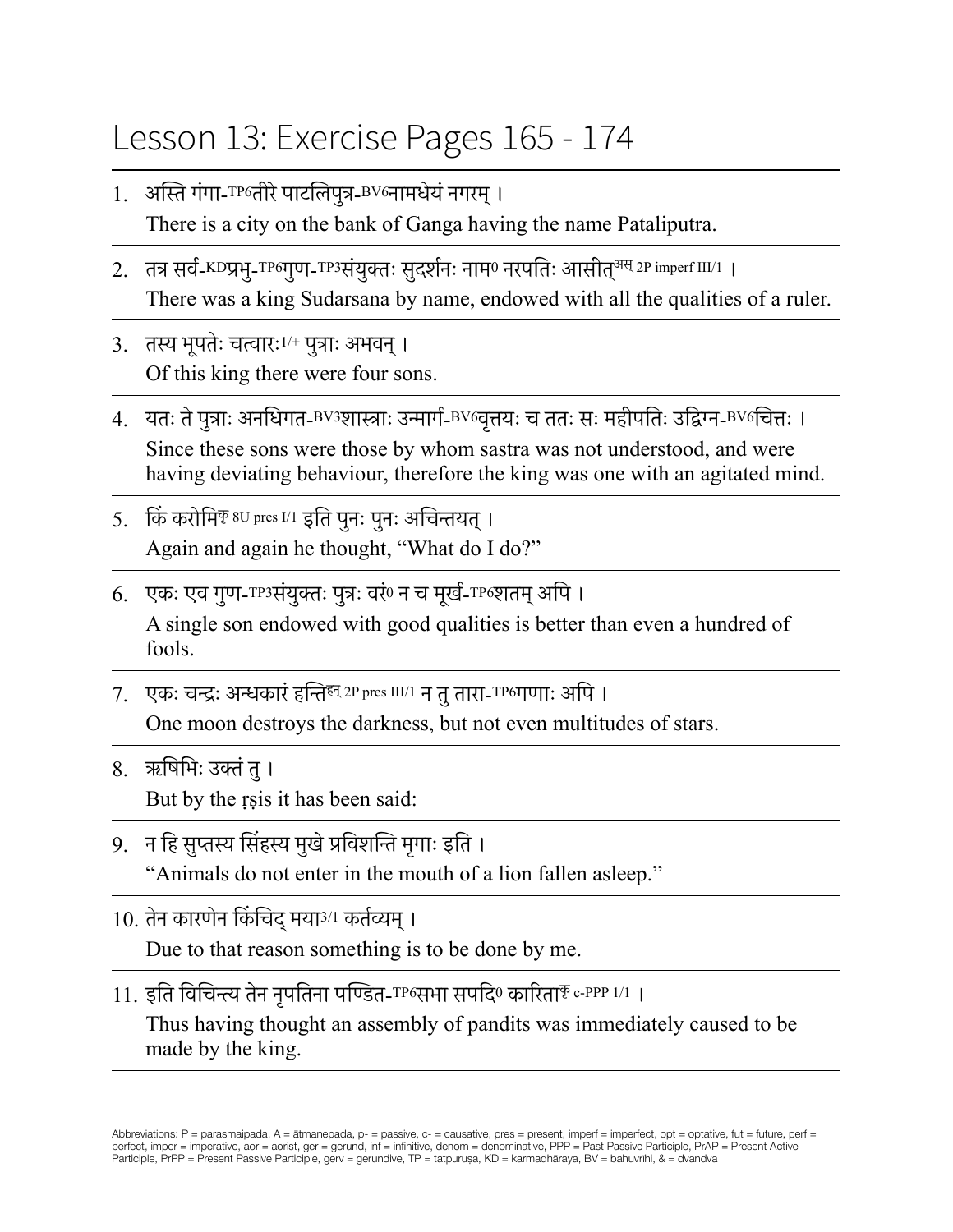12. तस्यांसभायांसमागतायांनरेश्वरः अवदत्।

The assembly gathered, the king spoke.

- 13. भो<sup>0</sup> भोः<sup>0</sup> पण्डिताः । "O! Oh pandits!
- 14. मम6/1 पुत्राः शास्त्रेषुमन्दादराः । My sons are indifferent with respect to sastras.
- 15. पुस्तकानि न अधिगच्छन्ति न पठन्ति । They neither understand nor read books.
- 16. अपरंच तेअलसाः भवन्ति । Moreover they are lazy.
- $17\,$  ते केवलं $^{\rm 0}$  व्यसनेन निद्रया कलहेन च कालं गमयन्ति<sup>गम् c-pres III/+ ।</sup> They pass time only by vices, sleep, and quarrel.
- 18. उक्तंच ।

And it has been said:

19. यथा काचः काञ्चन-TP3संसर्गात् काञ्चन-TP6द्युतिं लभते तथा एव मूर्खाः अपि गुण-TP3समन्वित-KDजन-TP3संयोगेन गुणान् लभन्ते ।

Just as glass gains the lustre of gold by contact with gold, thus alone even fools gain good qualities by contact with people endowed with good qualities.

- 20. किं<sup>0</sup> अस्यांसभायांकश्चिद्पण्डितः मम पुत्रान्विद्यांनीतिं च उपदेष्टुं समर्थः । Is any pandit in this assembly able to teach my sons knowledge and conduct?
- 21. अस्मिन् अन्तरे कश्चिद् सकल-KDनीति-TP6शास्त्र-TP7कोविदः महा-KDपण्डितः सभायां उत्थाय नृपतिं अभिवाद्य कृत-<sup>BV3</sup>अञ्जलिः अभ्यभाषत ।

In this interim, a certain great pandit, skilled in all the sastras of conduct, having arisen in the assembly, having greeted the king, by whom anjali was made, spoke.

22. देव ।

"O king!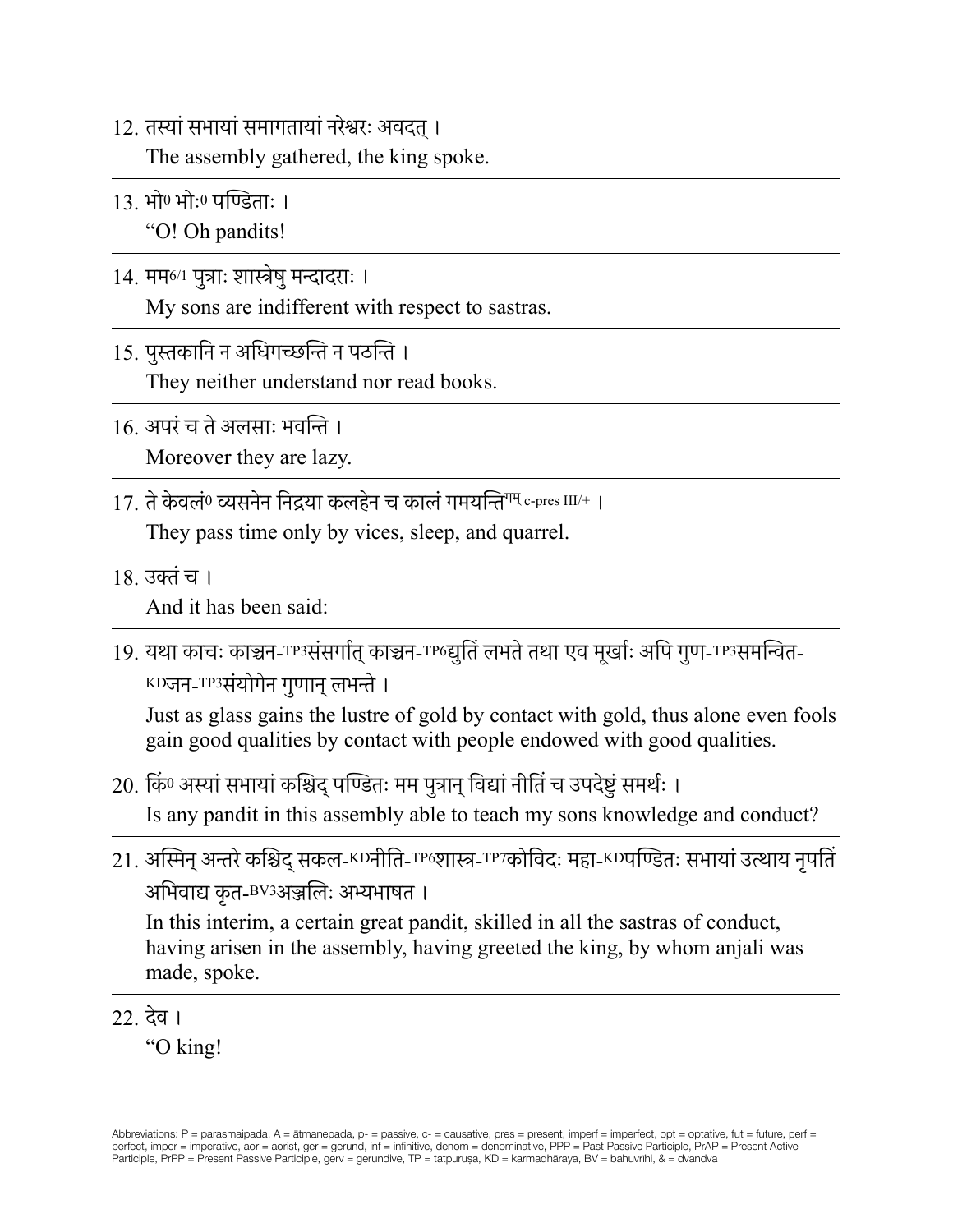- 23. अहं1/1 षण्मास-TP6अभ्यन्तरेनीति-TP6शास्त्र-TP6उपदेशेन तव6/1 पुत्राणांपुनर्जन्म2/1 कर्तुंसमर्थः । I am able to make the rebirth of your sons by the teaching of sastra of conduct in the interval of six months."
- 24. तस्य तद्वचनंश्रुत्वा सः भूपतिः संतुष्ट-BV6चित्तः तंपण्डितंअवदत्। Having heard these words of his, having a pleased mind, the king told the pandit.
- 25. इदंमया3/1 श्रुतम्। "This is heard by me.
- $26.$  कीटः अपि पुष्प-TP3संगात् गुण-TP3समन्वितानां जनानां शिरः  $2/1$  आरोहति । 'Even a worm mounts the head of people endowed with good qualities by association with a flower.
- 27. पाषाणः अपि महद्भिः3/+ प्रतिष्ठितः देवत्वंगच्छति । Even a stone, established by great (people) goes to godliness.'"
- 28. इति उक्त्वा तेन नृपतिना पुत्राः तस्मैविष्णुशर्म-BV6नामधेयाय पण्डिताय समर्पिताः । Thus having spoken, the sons were entrusted by the king to that pandit, having the name 'Vishnu Sharma'.
- 29. भूमि-TP6पतये विष्णुशर्म-KDमहा-KDपण्डितेन इदं स्पष्टीकृतमु<sup>स्पष्टी</sup>-कृ PPP 1/1 । This was explained to the king by the great pandit Vishnu Sharma.
- $30.$  यथा नव-KDभाजन-TP7लग्नः संस्कारः भाजन-TP6पचनस्य पश्चात् न अन्यथा0 भवति तथा नीतिः कु मारेभ्य: एव मनोहर-KDकथा-TP6रूपेण उपदिष्टा स्थितिं गच्छति इति । "Just as an impression attached to an unbaked pot, after the baking of the pot does not become otherwise, thus conduct taught to boys alone, with the shape of captivating stories, goes to a permanent condition."
- 31. ततः तेन महा-पण्डितेन हित-KDउपदेशस्य विविधाः कथाः तेभ्यः अनधिगत-BV3शास्त्र-KDपुत्रेभ्यः कथिताः ।

Thereafter by the great pandit the varied stories of the Hitopadesha were narrated to the sons by whom shastra had not been learned.

English to Sanskrit

1. यदा वर्षकालो भारतवर्षे आरभते आकाशस् तमोभूतैर् मेघैः सम्पूर्णो भवति ।